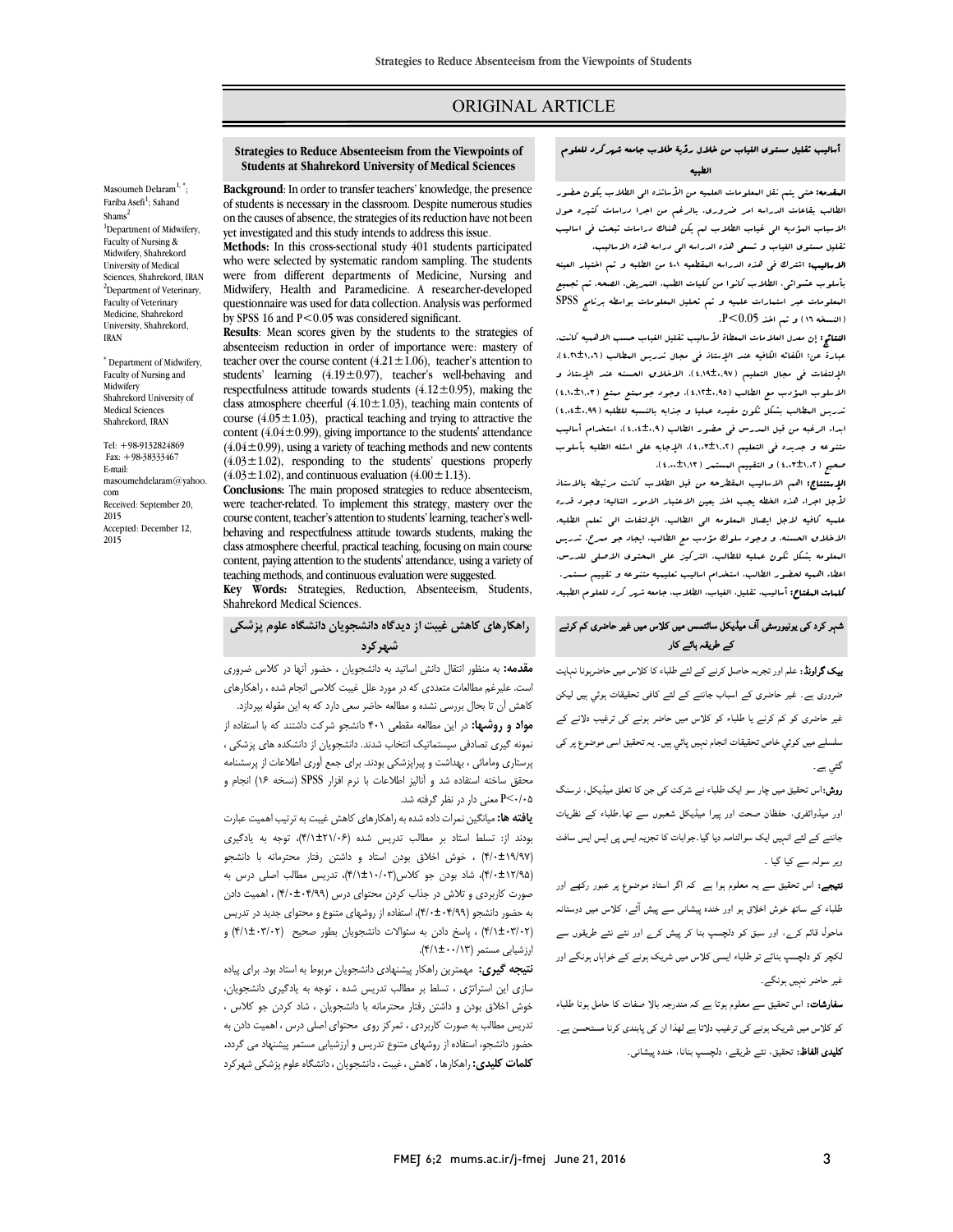$\overline{a}$  $\overline{a}$ 

## **INTRODUCTION**

 The classroom is a good place to transfer teachers' experiences to students and provide a better understanding students in understanding the contents, but also places them in a better situation to solve hard problems  $(1)$ . Those who know the importance of students' attendance in class, believe that presence in class, increases students' attitudes (2). In this regard, a study showed that class attendance reduces academic failure. This study also presents that factors such as poor teaching methods, non usefulness of contents, class overcrowding, lack of reasons (3) . Recently, students' absence is one of the increasing problems at universities of medical sciences and if the teacher does not check the attendance, some of students do not come to the class even once  $(4)$ . This issue<br>disrupts the teaching-learning dynamic environment and converts it into a dull and unpleasant one (5)The core of medical education, are the learners who acquire the knowledge and skills needed for serving the society through to active participation in class discussions (o). The<br>teacher also plays a special role in medical education by having features such as mastery over the content, power of speech and the ability to transfer knowledge (5). In a study, inappropriate teaching (7) and in the other study, teacher impact on student absenteeism. Doyle et al, reported that the main reasons for absence are: travel, dissatisfaction with the class schedule and personal problems (9). Another study showed that the lesson content and attractiveness of of students in class (5). In the study conducted by Fleming et al, most of the students reported that stress, weak speech of the teacher, inappropriate time of class, and poor contents, are the reasons for their absence (10).Timmins et students in clinical programs is more than the theoretical classes and in both, the main reasons for absence were personal and family problems and stress (11) . A study, which was conducted on inequear students in semilian<br>University of Medical Sciences, reported that inappropriate teaching method, lack of sleep and rest at night, are the most important factors affecting the students' presence in class (12) .Another study in Jahrom University of Medical little class efficiency are the factors that affect the absence (13). The findings of a study, which was conducted at Tehran University, imply that inappropriate teaching methods are the most important cause of absence (14). Students' presence in the class has a potential impact on the ability of them in future activities. Despite numerous studies on the causes of absenteeism, the absence reduction strategies have not yet been investigated from the students' perspective. Thus, the aim of the study was to determine the strategies to reduce the absenteeism from the viewpoints of students in<br>Shahrekord University of Medical Sciences for them. Presence in the classroom not only helps the knowledge, promotes their ideas, and change their students' participation in class discussions, are the absence students do not come to the class even once (4). This issue through to active participation in class discussions (6) . The performance and educational problems (8) had the greatest the teacher's speech are effective in increasing the presence al reported that the unauthorized absenteeism of nursing which was conducted on medical students in Semnan Sciences, reported that inappropriate teaching method and presence in the class has a potential impact on the ability of Shahrekord University of Medical Sciences.

## **METHODS**

 The population of this cross-sectional study was all students studying in the second semester of the academic year 2014- Participants were 401 students from the departments of Medicine, Nursing and Midwifery, Health and Paramedicine. The inclusion criteria were studying in the 2nd to 8th semesters and a willingness to participate in the study. Guest their particular conditions. Systematic random sampling was carried out and at the beginning of study, the first sample was selected randomly, then the rest was selected with equal distance from each other. The sample size with 55% confidence interval and  $\alpha$  = 0.05 was estimated 378 students and due to possible dropouts, 401 subjects were studied. For data collection, a questionnaire was developed by the researcher to measure the individual variables and form of 2015 in Shahrekord University of Medical Sciences. The and transfer students were excluded from the study due to distance from each other. The sample size with 95% students' suggested strategies with 5 parts scale.

 $\overline{\phantom{0}}$ 

In order to develop the form, a pilot study was firstly conducted on 30 students asking "*What are your proposed strategies for reducing the absenteeism*" and they expressed suggested solutions. Then, based on their suggestions, a validity was confirmed by 10 experts. To verify the reliability, the form was given to 21 students and by Cronbach's alpha coefficient, the reliability was determined 0.93. Data collection was performed with coordination of education academic years. The researchers personally attended in all classes and explained the purpose and significance of study to students. Also, they were asked not to consider a particular teacher and to respond to questions generally. Data analysis  $\frac{1}{2}$  (Mean  $\pm$  SD and Percentage) and analytical statistics (Pearson correlation test) and P<0.05 was considered form containing 27 items was designed and its content section at the end of the second semester 2014-2015 was performed with SPSS 16 using descriptive statistics significant.

#### **RESULTS**

Mean age of students was  $22.21 \pm 4.69$  (range: 18-49) years. Eighty-one percent of students were female and 19% were male. Eighty-two percent of the students were single and 18% were married. About 0. percent or students were native to<br>the province and the rest were non-native. The suggested strategies for reducing the absenteeism from the viewpoints of all students in four schools are presented in Table 1, indicating that the students reported higher rates of them, strategies related to the teacher were more important (Table 1). Mean scores given by the students in each of the proposed solutions are presented in Table 2, indicating that the mean scores of the teacher-related items were of more were married. About 65 percent of students were native to effectiveness for all of the proposed strategies, and among importance than other items (Table 2).

The Pearson correlation test showed that there is not a significant relationship between the individual variables of students such as age (P=0.25), gender (P=0.71), marital status (P=0.10), nativity (P=0.19), department (P=0.32), and grade point average  $(P=0.65)$  with the proposed strategies to reduce the absenteeism strategies to reduce the absenteeism.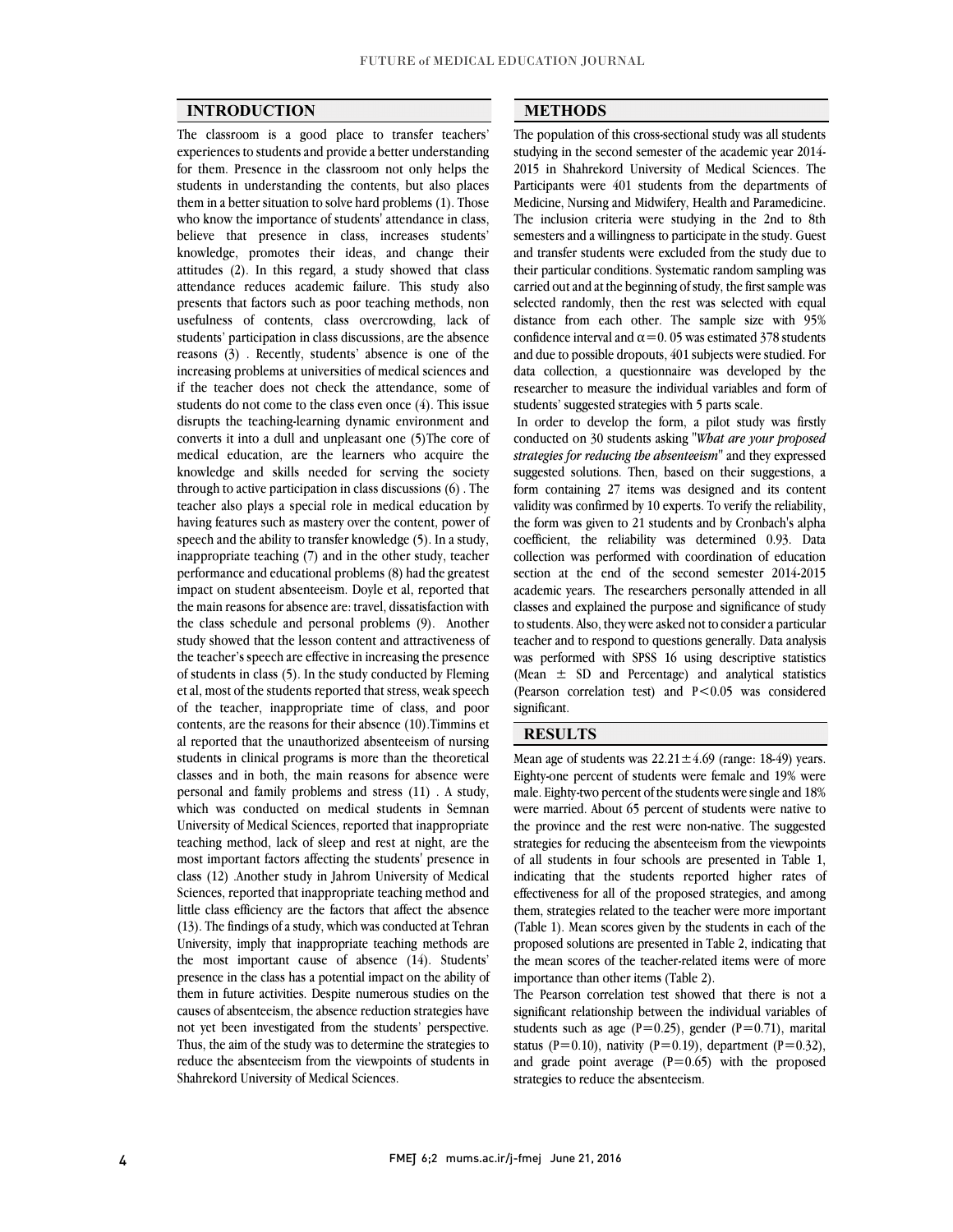1

|     | Table 1. Frequency of students' views on the effectiveness of strategies to reduce absenteeism |                       |                   |                       |                     |                          |  |
|-----|------------------------------------------------------------------------------------------------|-----------------------|-------------------|-----------------------|---------------------|--------------------------|--|
| Row | Effectiveness<br>Strategies for reducing the absence                                           | Too much<br>No $(\%)$ | Much<br>No $(\%)$ | Moderate<br>No $(\%)$ | Little<br>No $(\%)$ | Very little<br>No $(\%)$ |  |
| 1   | Teacher's mastery over the lesson content                                                      | 190(47.4)             | 131(32.7)         | 60(15)                | 7(1.7)              | 13(3.2)                  |  |
| 2   | Actively teaching and attention to students' learning                                          | 166(41.4)             | 154(38.4)         | 57(14.2)              | 13(3.3)             | 11(2.7)                  |  |
| 3   | Teacher's well-behaving and respectful attitude towards students                               | 215(53.6)             | 104(25.9)         | 53(13.2)              | 11(2.7)             | 18(4.5)                  |  |
| 4   | Making the class atmosphere cheerful                                                           | 189(47.1)             | 128(31.9)         | 62(15.2)              | 12(3)               | 11(2.7)                  |  |
| 5   | Practical teaching and trying to attractive the content                                        | 176(43.9)             | 160(39.9)         | 58(14.5)              | 12(3)               | 15(3.7)                  |  |
| 6   | Teaching main contents and not addressing the irrelevant issues                                | 143(35.6)             | 145(36.2)         | 83(20.7)              | 18(4.5)             | 12(3)                    |  |
| 7   | Regularly attending sessions and giving importance to the<br>students' attendance              | 160(39.9)             | 137(34.2)         | 69(17.2)              | 18(4.5)             | 17(4.2)                  |  |
| 8   | Using a variety of teaching methods and new contents                                           | 143(35.6)             | 145(36.2)         | 83(20.7)              | 18(4.5)             | 12(3)                    |  |
| 9   | Responding to the students' questions properly                                                 | 168(42.4)             | 118(30.9)         | 75(19.5)              | 16(4)               | 13(3.2)                  |  |
| 10  | Continuous evaluation throughout the semester                                                  | 166(41.3)             | 113(28.2)         | 70(17.5)              | 20(5)               | 32(8)                    |  |
| 11  | Involving all of students in the class discussions                                             | 140(34.9)             | 128(31.9)         | 81(20.2)              | 29(7.2)             | 23(5.7)                  |  |
| 12  | Establishing the discipline in class                                                           | 133(33.2)             | 151(37.7)         | 91(22.7)              | 14(3.5)             | 12(3)                    |  |
| 13  | Providing conditions for taking notes in class                                                 | 162(40.5)             | 137(34.2)         | 17(4.2)               | 17(4.2)             | 16(4)                    |  |
| 14  | Continuity of the course content                                                               | 126(31.4)             | 147(36.7)         | 81(20.2)              | 23(5.7)             | 24(6)                    |  |
| 15  | Not providing all the class note in advance                                                    | 73(18.2)              | 99(24.7)          | 113(28.2)             | 52(13)              | 64(16)                   |  |
| 16  | Asking the last session lesson from the absent students                                        | 111(27.7)             | 103(25.7)         | 94(23.4)              | 55(13.7)            | 38(9.5)                  |  |
| 17  | assigning part of the teaching to students                                                     | 101(25.2)             | 118(29.4)         | 119(29.7)             | 26(6.5)             | 37(9.2)                  |  |
| 18  | Teacher's good appearance                                                                      | 124(30.9)             | 141(35.2)         | 77(19.2)              | 35(8.7)             | 24(6)                    |  |
| 19  | Use of teaching aids                                                                           | 150(37.4)             | 122(29.8)         | 86(22)                | 17(4.2)             | 26(6.5)                  |  |
| 20  | Increase self-confidence in students                                                           | 133(33.2)             | 134(33.4)         | 97(24.2)              | 21(5.2)             | 16(4)                    |  |
| 21  | Assigning part of the lesson score to attendance                                               | 121(30.2)             | 87(21.7)          | 94(23.4)              | 45(11.2)            | 54(13.5)                 |  |
| 22  | Reducing the allowed hours of absence                                                          | 88(21.9)              | 96(23.9)          | 121(30.2)             | 51(12.7)            | 45(11.2)                 |  |
| 23  | Reducing the time between the end of one class and start the next<br>class                     | 141(35.2)             | 114(28.5)         | 73(18.3)              | 43(11)              | 29(7)                    |  |
| 24  | Holding classes in the morning and early days of week                                          | 133(33.2)             | 122(30.5)         | 74(18.5)              | 43(11)              | 27(6.8)                  |  |
| 25  | Teaching a lesson by different teachers                                                        | 79(19.7)              | 94(23.4)          | 118(29.4)             | 54(13.5)            | 56(14)                   |  |
| 26  | Appropriate physical conditions of classroom                                                   | 135(33.7)             | 126(31.4)         | 89(22.2)              | 32(8)               | 19(4.7)                  |  |
| 27  | Imposing regulations to facilitate nightly rest and sleep in<br>dormitory                      | 154(38.4)             | 151(37.7)         | 71(17.7)              | 10(2.5)             | 15(3.7)                  |  |

 $\overline{a}$  $\overline{a}$ 

## **DISCUSSION**

 The main objective of this study was to determine the students in Shahrekord University of Medical Sciences. In this regard, the findings of the study showed that from the opinions of students in four schools, the most important proposed strategies were: the teacher's mastery over the learning, teacher's well-behaving and respectful attitude towards students, making the class atmosphere cheerful, practical teaching, attending sessions regularly and giving contents of the course and not addressing the irrelevant issues, using a variety of teaching methods and up-to-date contents in teaching , responding to the students' questions properly, and conducting continuous evaluations absenteeism from the viewpoints of students have not been strategies to reduce absenteeism from the viewpoints of course content, actively teaching and attention to students' importance to the students' attendance, teaching main throughout the semester. The strategies for reducing the

 studied in Iran and the previous studies have just examined the factors influencing the absenteeism. Therefore, there was not a similar study that the findings of the present study can<br>have presented with and a series the predict that have examined the factors affecting the absenteeism. The teacher's mastery over the course content was the most important effective factor in reducing the absenteeism. The findings of Universities of Medical Sciences implies that inappropriate teaching method is the most important cause of absence ((12), (14)). Another study reported that, lack of sleep and rest at night, are the most important factors affecting  $M$ edical Sciences, a study reported that inappropriate teaching methods, and little efficiency classes are the factors that affect the absence of class (13). The findings of all noted studies are in line with the findings of the present study. A teacher's mastery over the content and power of speech are be compared with and now refers to studies that have two studies were conducted at Tehran and Semnan students' presence in class (12). At Jahrom University of study reported that most of the students believed that the

1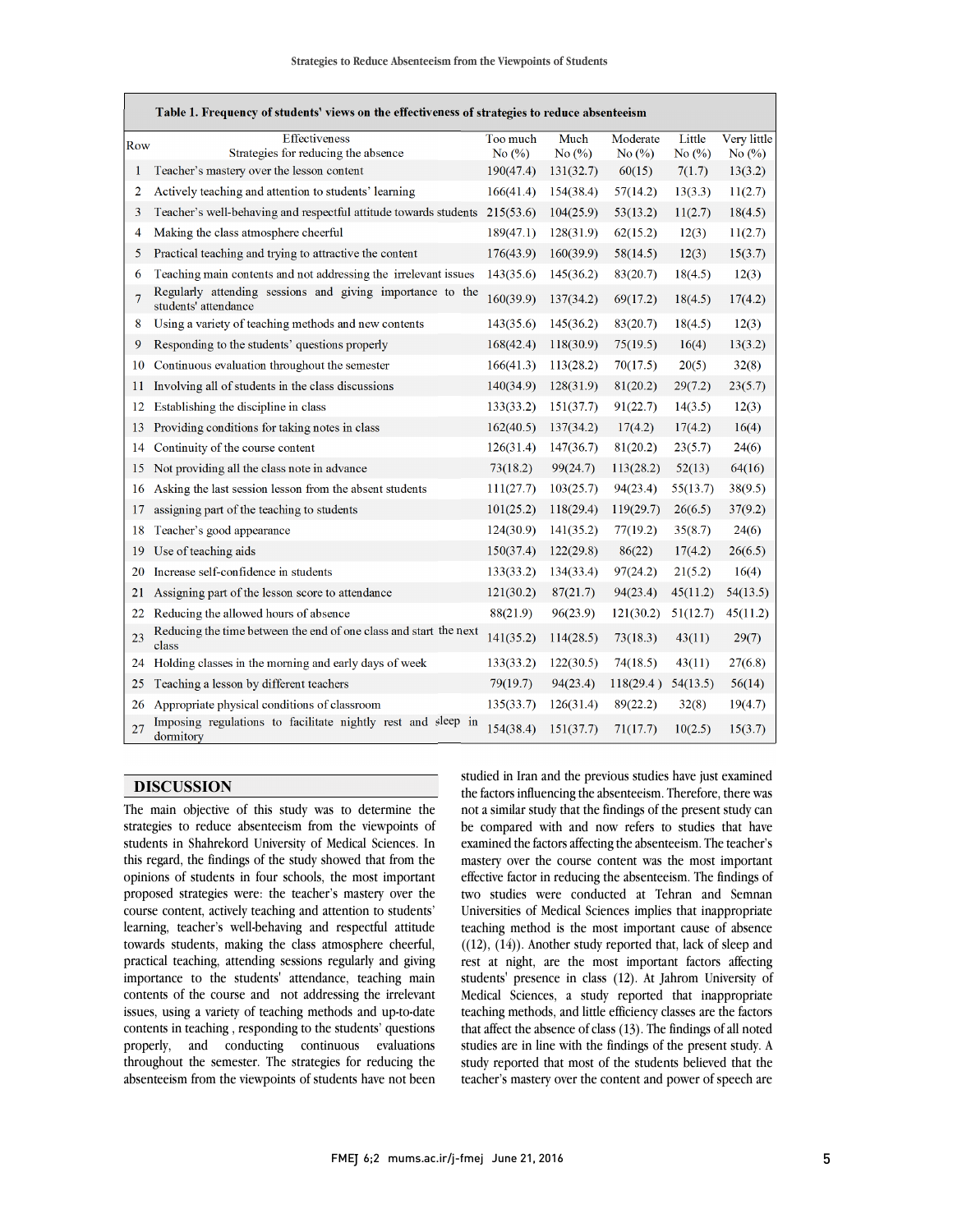#### FUTURE of MEDICAL EDUCATION JOURNAL

| Table 2. The mean scores given by the students to the proposed strategies |                                                                                |                  |  |  |  |  |
|---------------------------------------------------------------------------|--------------------------------------------------------------------------------|------------------|--|--|--|--|
| Row                                                                       | Strategies of reducing the absenteeism                                         | $Mean \pm SD$    |  |  |  |  |
| $\mathbf{1}$                                                              | Teacher's mastery over the content                                             | $1.06{\pm}4.21$  |  |  |  |  |
| $\overline{2}$                                                            | Actively teaching and attention to students' learning                          | $0.97{\pm}4.19$  |  |  |  |  |
| 3                                                                         | Teacher's well-behaving and respectful attitude towards students               | $0.95 \pm 4.12$  |  |  |  |  |
| $\overline{4}$                                                            | Making the class atmosphere cheerful                                           | $1.03\pm4.10$    |  |  |  |  |
| 5                                                                         | Practical teaching and trying to attractive the content                        | $1.03 \pm 4.05$  |  |  |  |  |
| 6                                                                         | Teaching main contents and not addressing the irrelevant issues                | $0.99{\pm}4.05$  |  |  |  |  |
| 7                                                                         | Regularly attending sessions and giving importance to the students' attendance | $0.99{\pm}4.04$  |  |  |  |  |
| 8                                                                         | Using a variety of teaching methods and new contents                           | $0.99{\pm}4.04$  |  |  |  |  |
| 9                                                                         | Responding to the students' questions properly                                 | $1.02{\pm}4.03$  |  |  |  |  |
| 10                                                                        | Continuous evaluation throughout the semester                                  | $1.02{\pm}4.03$  |  |  |  |  |
| 11                                                                        | Involving all of students in the class discussions                             | $1.13\pm4.00$    |  |  |  |  |
| 12                                                                        | Establishing the discipline in class                                           | $1.03 \pm 3.95$  |  |  |  |  |
| 13                                                                        | Providing conditions for taking notes in class                                 | $0.98 \pm 3.94$  |  |  |  |  |
| 14                                                                        | Continuity of the course content                                               | $1.15 \pm 3.82$  |  |  |  |  |
| 15                                                                        | Not providing all the class note in advance                                    | $1.13 \pm 3.97$  |  |  |  |  |
| 16                                                                        | Asking the last session lesson from the absent students                        | $1.15 \pm 3.76$  |  |  |  |  |
| 17                                                                        | Assigning part of the teaching to students                                     | $1.14\pm3.74$    |  |  |  |  |
| 18                                                                        | Teacher's good appearance                                                      | $1.21 \pm 3.72$  |  |  |  |  |
| 19                                                                        | Using of teaching aids                                                         | $1.28 \pm 3.49$  |  |  |  |  |
| 20                                                                        | Increase self-confidence in students                                           | $31.37 \pm 3.44$ |  |  |  |  |
| 21                                                                        | Assigning part of the lesson score to attendance                               | $1.26 \pm 3.33$  |  |  |  |  |
| 22                                                                        | Reducing the allowed hours of absence                                          | $1.31 \pm 3.25$  |  |  |  |  |
| 23                                                                        | Reducing the time between the end of one class and start the next class        | $1.29 \pm 3.22$  |  |  |  |  |
| 24                                                                        | Holding classes in the morning and early days of week                          | $1.31 \pm 3.17$  |  |  |  |  |
| 25                                                                        | Teaching a lesson by different teachers                                        | $1.01\pm3.12$    |  |  |  |  |
| 26                                                                        | Appropriate physical conditions of classroom                                   | $0.95 \pm 3.08$  |  |  |  |  |
| 27                                                                        | Imposing regulations to facilitate nightly rest and sleep in dormitory         | $0.99 \pm 3.00$  |  |  |  |  |

 the main reasons for students' attending classrooms (15). Similar findings have been reported in another study (16, 17). Lipscomb et al. Has reported that the most important factor in the increasing, attending of students in class, is the his words (4). In another study, mastery of teachers over the subject was the most important factor contributing to students' attending in class (15) which is in line with the findings of the present study, indicating that a teacher must teacher characteristics such as his teaching and the charm of study continually to master the material content.

In the present study, another important strategy which the majority of students considered as effective in reducing absenteeism was actively teaching and attention to students' (18), (19), (15) as well. In the present study, another important strategy was the cheerful class atmosphere that 79% of students reported as significant in reducing the absenteeism. Although other studies have not studied the played the most important role in students' attending in learning. This finding has been confirmed in other studies role of this factor directly, in a study, motivating the students

 class. This study also reported that the teacher should keep the classroom activities in a vibrant state and attract the attention of students to learn (18). In this regard, Gump reported that teacher's giving importance to the students' was the most important motivational factor for students attendance in class and making the lesson attractive for them, attending in class (19).

 In the present study, Practical teaching and trying to attract the content were strategies which most of the students examined the attendance of medical students in class, reported that use of the materials presented in classrooms at the patient's bedside, was the factor representing the students persistently attending classroom (20). A study<br>carried out on dental clinical students, has reported that the expression of clinical experience of teacher and identifying the relationship between the content taught in theory and clinical practice, are important factors of adult learning  $(21)$ . This initially, which was committed in another study  $(3)$  is in line with the findings of the present study. Teaching the considered as effective in reducing the absence. A study that student's persistently attending classroom (20). A study (21).This finding, which was confirmed in another study (5)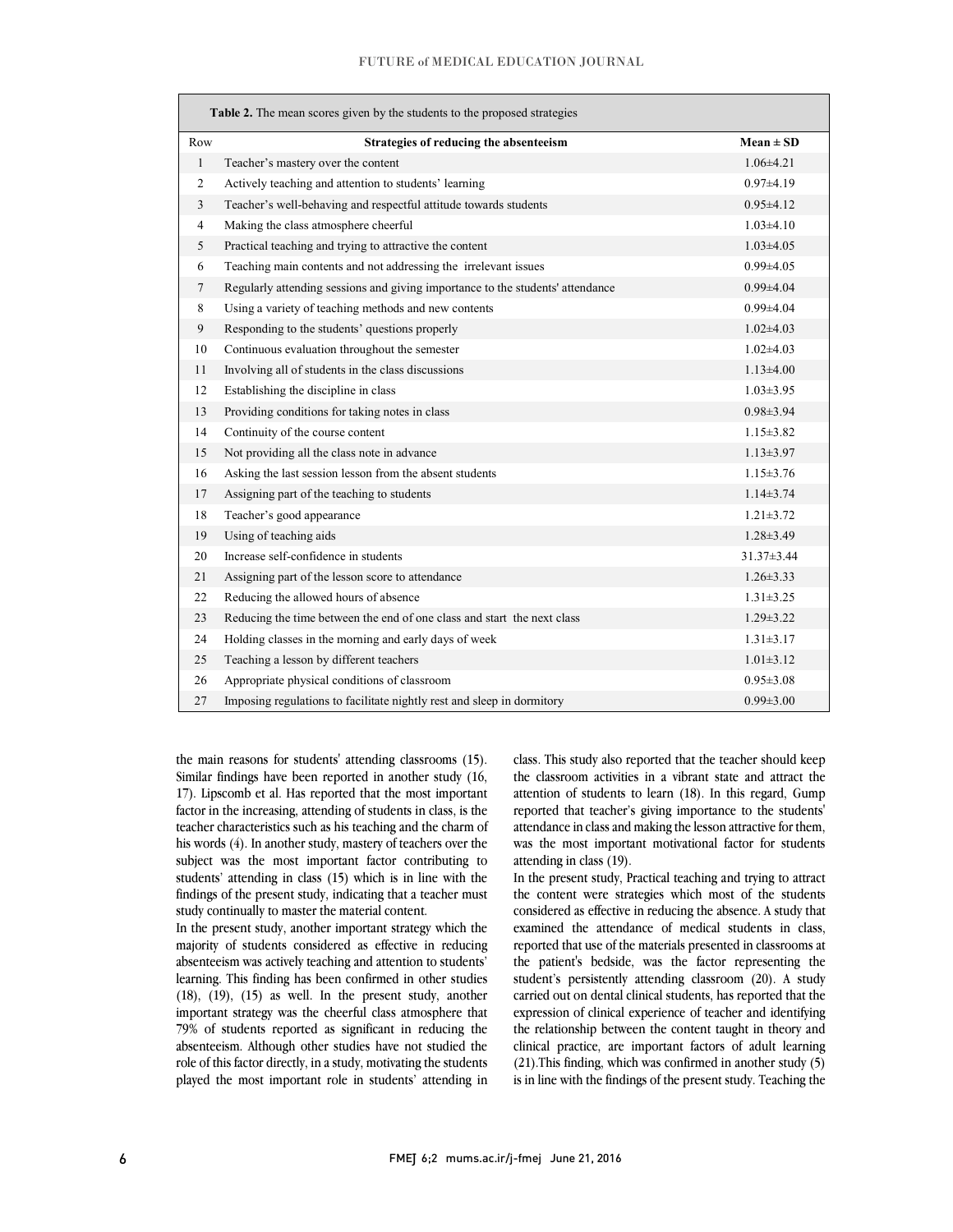main contents of the course and not addressing the irrelevant issues was the other important strategy which 72% of students reported as important in reducing the absenteeism. Although this has not been studied in other course enables him that integrates his/her content and teach all course content within the time set. In the present study, regularly attending sessions and giving importance to the students' attendance were other proposed solutions, studies, it seems that the teacher's attention to main content reported by the most of the students.

 The findings of a study reported that in the lack of attendance by the teachers, the possibility of student absenteeism rises to high levels class (19, 22) Timmins et al. reported that for classroom, control and close monitoring should be done for attendance  $(11)$  which the findings of all these studies are in line with current study. Another strategy that the majority of students knew it effective in the reducing of absenteeism was dormitory. In the literature review, we did not find the similar finding, but our experiences shows that living in a dorm and multiplayer rooms causing makes the students stay up all night and at the next morning due to fatigue do not semester was another suggestion which about 70% of the participants considered it important in reducing the absenteeism. Wittmann et al. reported similar findings (23) . In the continuous evaluation, the strengths and weaknesses of students are identified and given appropriate feedback to<br>them and this will increase their presence in the class the continuing presence of nursing students in the imposing regulations to facilitate nightly rest and sleep in attend in class. Continuous evaluation throughout the them and this will increase their presence in the class.

 In current study, involving the students in the class discussions was the strategy which 71% of the participants considered as effective in the active presence in the class. A study reported that if the teachers engage the students in class discussions, the absence of them will be reduced. class discussions, the absence of them will be reduced.

 Similar findings have been reported in another study (2). In this regard, teachers should make the students actively participate and involve them in all stages of teaching. By doing so, the student tries to rebuild their learning experiences and institutionalize them (24, 25).

The most important proposed strategies of students for reducing the absenteeism were related to teacher. In this regard, teacher's mastery over the content, actively teaching and attention to students fearning, teacher's weil-behaving<br>and respectful attitude towards students, making the class atmosphere cheerful, practical teaching and trying to attract the content, teaching main contents and not addressing the irrelevant issues, regularly attending sessions and giving miportance to the students attendance, using a variety of<br>teaching methods and new contents, responding to the students' questions properly, continuous evaluation throughout the semester, and involving all of the students in and attention to students' learning, teacher's well-behaving importance to the students' attendance, using a variety of the class discussions, are suggested.

#### **ACKNOWLEDGMENTS**

 This manuscript was obtained from a research project approved by the Research Council of Shahrekord University of Medical Sciences (no. 1862). Hereby, we gratefully thank of Medical Sciences for funding this research and the Research and Technology Deputy of Shahrekord University students for cooperating with it.

#### **Authors´ Contributions**

 Masoumeh Delaram designed the study and wrote the manuscript; Fariba Asefi gathered the data and revised the manuscript. Sahand Shams analyzed the data and revised the manuscript.

#### **Conflict of interest**

No conflicts of interest were declared by the authors.

#### **REFERENCES**

1. Desalegn AA, Berhan A, Berhan Y. Absenteeism among medical and health science undergraduate students at Hawassa University, Ethiopia. BMC medical education. 2014;14:81.

2. Horton DM, Wiederman SD, Saint DA. Assessment outcome is weakly correlated with lecture attendance: influence of learning style and use of alternative materials. Advances in physiology education. 2012;36(2):108-15.

3. Deane RP, Murphy DJ. Student attendance and academic performance in undergraduate obstetrics/gynecology clinical rotations. Jama. 2013;310(21):2282-8. 4. Lipscomb M, Snelling PC. Student nurse absenteeism in higher education: An argument against enforced attendance. Nurse education today. 2010;30(6):573-8.

5. Silva ET, Nunes Mde F, Queiroz MG, Leles CR. Factors influencing students' performance in a Brazilian dental school. Brazilian dental journal. 2010;21(1):80-6.

 Ibrahimi OA, Ledo L, Armstrong AW. Does class attendance matter? Results from a second-year medical school dermatology dermatology. 2015;54(7):807-16. 6. Eisen DB, Schupp CW, Isseroff RR, cohort study. International journal of

 $\overline{a}$ 

 7. Subramaniam B, Hande S, Komattil R. investigating the impact of attendance policies on academic performance of medical students. Annals of medical and<br>health esispess researsh 2013.2012.2025 Attendance and achievement in medicine: health sciences research. 2013;3(2):202-5.

 8. Vessey JA, Sherwood JJ, Warner D, Clark D. Comparing hand washing to hand students' absenteeism. Pediatric nursing. 2007;33(4):368-72. sanitizers in reducing elementary school

 O'Rourke F, Doherty L. An evaluation of an attendance monitoring system for undergraduate nursing students. Nurse 10. Fleming N, Amies Oelschlager AM, 9. Doyle L, O'Brien F ,Timmins F, Tobin G, education in practice. 2008;8(2):129-39.

 Talib HJ, et al. Resident education curriculum in pediatric and adolescent gynecology: the short curriculum. Journal of<br>pediatric and adolescent gynecology. Í Browner-Elhanan KJ, Huguelet PS, Kaul P, gynecology: the short curriculum. Journal of 2014;27(2):117-20.

 $\overline{a}$ 

 11. Timmins F, Kaliszer M. Absenteeism among nursing students - ract or netion :<br>Journal of nursing management. among nursing students - fact or fiction?<br>Journal of nursing management 2002;10(5):251-64.

IZ. Vakill A, Telmouri M, Ghorbani H.<br>reasons of absence from clinical foundation classes from the viewpointsof medical students of Semnan university of medical 12. Vakili A, Teimouri M, Ghorbani R. sciences. 2013.

 13. Karami M, Amanat A, Rasekh JA, Sotoodeh JA. The evaluation of effective ractors on attendance in theoretical<br>classrooms, from the viewpoints of medical students of Jahrom's University of Medical factors on attendance in theoretical Sciences. 2013.

Sciences. 2013.<br>14. Moazami F, Bahrampour E, Azar MR, Jahedi F, Moattari M. Comparing two